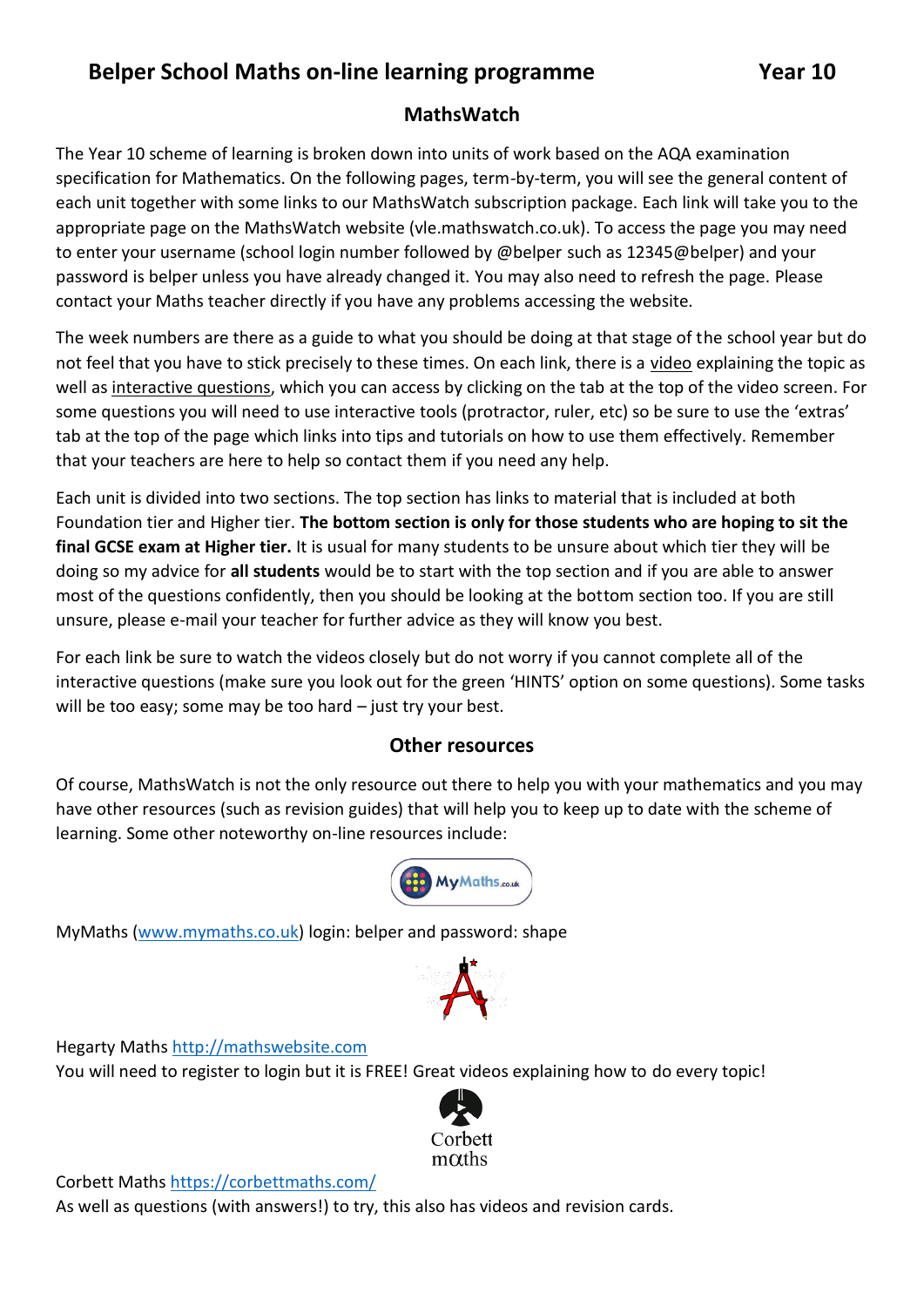| <b>Week</b><br><b>Number</b> | <b>Unit of Work</b> | <b>Year 10 Autumn Term MathsWatch Resources</b>                                                                                       |
|------------------------------|---------------------|---------------------------------------------------------------------------------------------------------------------------------------|
|                              |                     | Ordering integers https://vle.mathswatch.co.uk/vle/browse/154                                                                         |
|                              |                     | BIDMAS https://vle.mathswatch.co.uk/vle/browse/233                                                                                    |
|                              | Number 1            | Multiplying integers https://vle.mathswatch.co.uk/vle/browse/173                                                                      |
|                              |                     | Dividing integers https://vle.mathswatch.co.uk/vle/browse/174                                                                         |
|                              |                     | Negatives in real-life https://vle.mathswatch.co.uk/vle/browse/178                                                                    |
| $\mathbf{1}$                 |                     | Adding/subtracting negatives https://vle.mathswatch.co.uk/vle/browse/224                                                              |
| $\overline{2}$               |                     | Multiply/divide negatives https://vle.mathswatch.co.uk/vle/browse/225                                                                 |
|                              |                     | Factors, multiples and primes https://vle.mathswatch.co.uk/vle/browse/183                                                             |
|                              |                     | Product of prime factors https://vle.mathswatch.co.uk/vle/browse/236                                                                  |
|                              |                     | HCF https://vle.mathswatch.co.uk/vle/browse/237                                                                                       |
|                              |                     | LCM https://vle.mathswatch.co.uk/vle/browse/238                                                                                       |
|                              |                     | Listing strategies https://vle.mathswatch.co.uk/vle/browse/226                                                                        |
|                              |                     | Introduction to algebra https://vle.mathswatch.co.uk/vle/browse/160                                                                   |
|                              |                     | Collecting like terms https://vle.mathswatch.co.uk/vle/browse/188                                                                     |
|                              |                     | Multiplication of terms https://vle.mathswatch.co.uk/vle/browse/189                                                                   |
|                              |                     | Division of terms https://vle.mathswatch.co.uk/vle/browse/190                                                                         |
| 3                            |                     | Expanding brackets https://vle.mathswatch.co.uk/vle/browse/251                                                                        |
| 4                            | Algebra 1           | Expanding and simplifying https://vle.mathswatch.co.uk/vle/browse/295                                                                 |
| 5                            |                     | Factorisation https://vle.mathswatch.co.uk/vle/browse/252                                                                             |
|                              |                     | Double brackets https://vle.mathswatch.co.uk/vle/browse/296                                                                           |
|                              |                     | <b>HIGHER TIER MATERIAL ONLY</b>                                                                                                      |
|                              |                     | Triple brackets https://vle.mathswatch.co.uk/vle/browse/345                                                                           |
|                              |                     | Factorising hard quadratics https://vle.mathswatch.co.uk/vle/browse/360                                                               |
|                              |                     | Algebraic proof https://vle.mathswatch.co.uk/vle/browse/361                                                                           |
|                              |                     | Perimeter https://vle.mathswatch.co.uk/vle/browse/208                                                                                 |
|                              |                     | Area of a parallelogram https://vle.mathswatch.co.uk/vle/browse/211<br>Area of a triangle https://vle.mathswatch.co.uk/vle/browse/210 |
|                              | Geometry 1          |                                                                                                                                       |
| 6                            |                     | Area of a trapezium https://vle.mathswatch.co.uk/vle/browse/212                                                                       |
| $\overline{7}$               |                     | Circle properties 1 https://vle.mathswatch.co.uk/vle/browse/275<br>Circle properties 2 https://vle.mathswatch.co.uk/vle/browse/313    |
|                              |                     | Circumference of a circle https://vle.mathswatch.co.uk/vle/browse/277                                                                 |
|                              |                     | Area of a circle https://vle.mathswatch.co.uk/vle/browse/276                                                                          |
|                              |                     | Sectors of circles https://vle.mathswatch.co.uk/vle/browse/334                                                                        |
|                              |                     | Place value https://vle.mathswatch.co.uk/vle/browse/153                                                                               |
|                              |                     | Using place value https://vle.mathswatch.co.uk/vle/browse/250                                                                         |
|                              |                     | Ordering decimals https://vle.mathswatch.co.uk/vle/browse/155                                                                         |
|                              |                     | Mathematical notation https://vle.mathswatch.co.uk/vle/browse/157                                                                     |
|                              |                     | Multiply decimals https://vle.mathswatch.co.uk/vle/browse/222                                                                         |
|                              |                     | Dividing decimals https://vle.mathswatch.co.uk/vle/browse/223                                                                         |
|                              |                     | Money questions 1 https://vle.mathswatch.co.uk/vle/browse/176                                                                         |
|                              |                     | Money questions 2 https://vle.mathswatch.co.uk/vle/browse/177                                                                         |
| 8                            | Number 2            | Multiply/divide by powers of 10 https://vle.mathswatch.co.uk/vle/browse/185                                                           |
| 9                            |                     | Rounding to 10, 100 or 1000 https://vle.mathswatch.co.uk/vle/browse/186                                                               |
|                              |                     | Rounding to decimal places https://vle.mathswatch.co.uk/vle/browse/187                                                                |
|                              |                     | Rounding to significant figures https://vle.mathswatch.co.uk/vle/browse/248                                                           |
|                              |                     | Estimation https://vle.mathswatch.co.uk/vle/browse/249                                                                                |
|                              |                     | Error intervals https://vle.mathswatch.co.uk/vle/browse/321                                                                           |
|                              |                     | <b>HIGHER TIER MATERIAL ONLY</b>                                                                                                      |
|                              |                     | Introduction to bounds https://vle.mathswatch.co.uk/vle/browse/293                                                                    |
|                              |                     | Upper and lower bounds https://vle.mathswatch.co.uk/vle/browse/376                                                                    |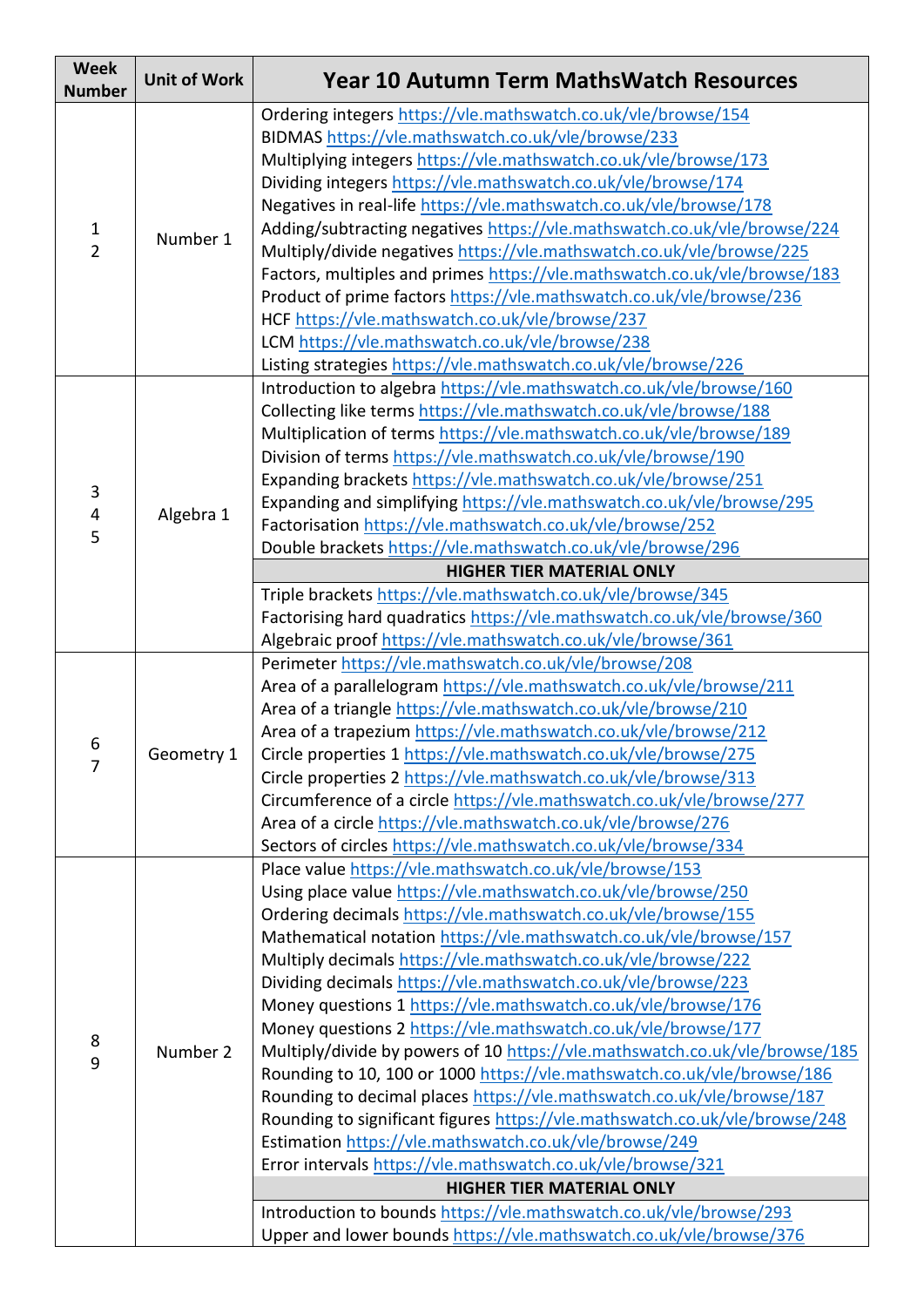| 10       | Algebra 2  | Function machines https://vle.mathswatch.co.uk/vle/browse/191               |
|----------|------------|-----------------------------------------------------------------------------|
|          |            | Equations with functions https://vle.mathswatch.co.uk/vle/browse/258        |
|          |            | Re-arranging with functions https://vle.mathswatch.co.uk/vle/browse/259     |
|          |            | Substitution https://vle.mathswatch.co.uk/vle/browse/253                    |
|          |            | Balancing equations https://vle.mathswatch.co.uk/vle/browse/297             |
|          |            | Re-arranging with balancing https://vle.mathswatch.co.uk/vle/browse/299     |
|          |            | Forming equations/formulae https://vle.mathswatch.co.uk/vle/browse/300      |
| 11<br>12 |            | Inequalities on a number line https://vle.mathswatch.co.uk/vle/browse/301   |
|          |            | Solve linear inequalities https://vle.mathswatch.co.uk/vle/browse/302       |
|          |            | <b>HIGHER TIER MATERIAL ONLY</b>                                            |
|          |            | Re-arranging difficult formulae https://vle.mathswatch.co.uk/vle/browse/358 |
|          |            | Inverse functions 1 https://vle.mathswatch.co.uk/vle/browse/389             |
|          |            | Inverse functions 2 https://vle.mathswatch.co.uk/vle/browse/390             |
|          |            | Composite functions https://vle.mathswatch.co.uk/vle/browse/391             |
|          | Geometry 2 | Properties of solids https://vle.mathswatch.co.uk/vle/browse/198            |
| 13<br>14 |            | Nets https://vle.mathswatch.co.uk/vle/browse/199                            |
|          |            | Plans & elevations https://vle.mathswatch.co.uk/vle/browse/207              |
|          |            | Surface area of cuboids https://vle.mathswatch.co.uk/vle/browse/272         |
|          |            | Surface area of other prisms https://vle.mathswatch.co.uk/vle/browse/273    |
|          |            | Volume of a cuboid https://vle.mathswatch.co.uk/vle/browse/274              |
|          |            | Volume of a prism https://vle.mathswatch.co.uk/vle/browse/278               |
|          |            | Spheres https://vle.mathswatch.co.uk/vle/browse/336                         |
|          |            | Pyramids https://vle.mathswatch.co.uk/vle/browse/337                        |
|          |            | Cones https://vle.mathswatch.co.uk/vle/browse/338                           |
|          |            | Frustums https://vle.mathswatch.co.uk/vle/browse/339                        |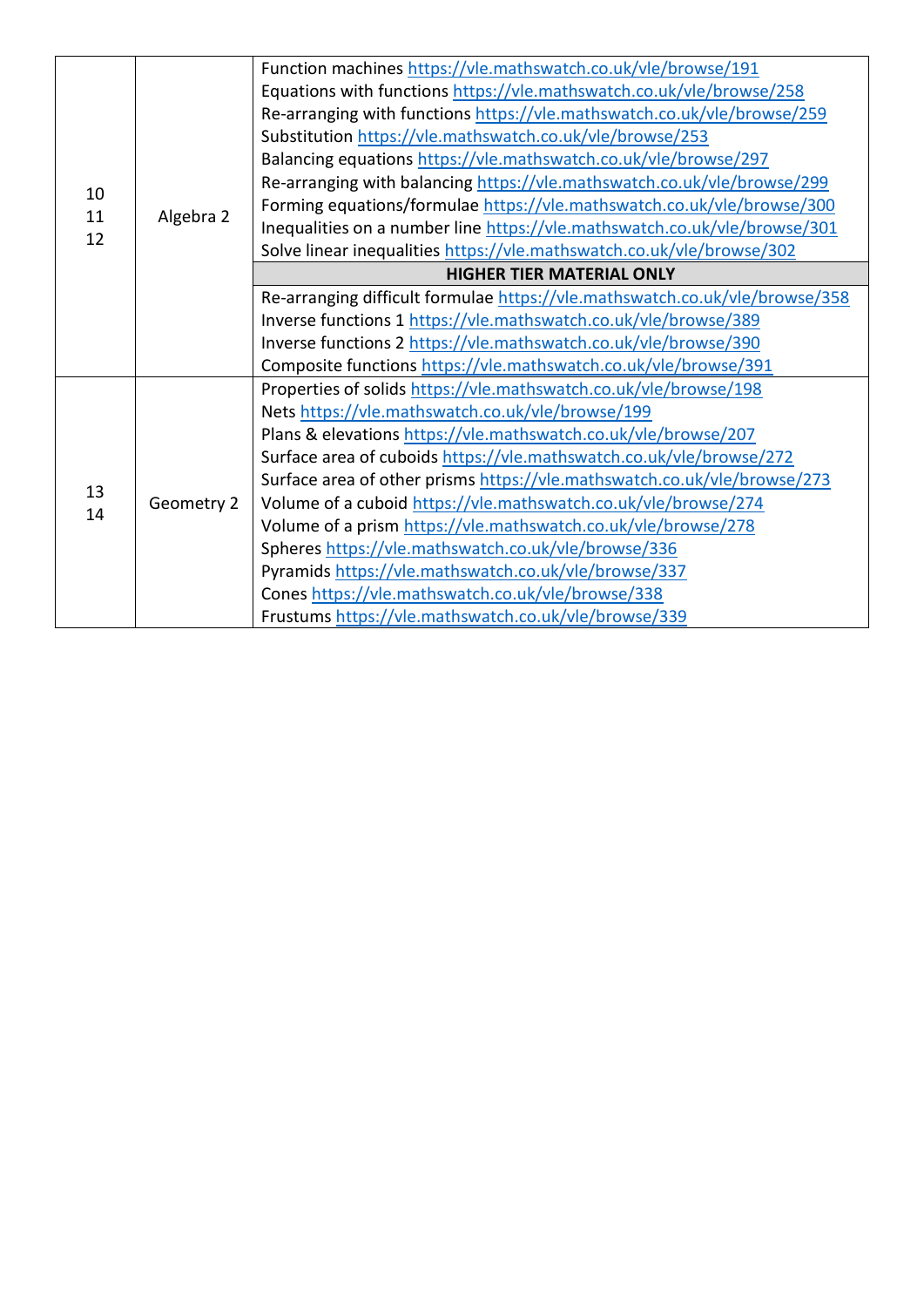| <b>Week</b><br><b>Number</b> | <b>Unit of Work</b> | <b>Year 10 Spring Term MathsWatch Resources</b>                                                                                                                                                                                                                               |
|------------------------------|---------------------|-------------------------------------------------------------------------------------------------------------------------------------------------------------------------------------------------------------------------------------------------------------------------------|
|                              | Number 3            | Introductions to powers https://vle.mathswatch.co.uk/vle/browse/184<br>Squares, cubes and roots https://vle.mathswatch.co.uk/vle/browse/239<br>Working with indices https://vle.mathswatch.co.uk/vle/browse/240<br>Index notation https://vle.mathswatch.co.uk/vle/browse/292 |
| 15                           |                     | Standard Form https://vle.mathswatch.co.uk/vle/browse/241                                                                                                                                                                                                                     |
| 16                           |                     | <b>HIGHER TIER MATERIAL ONLY</b>                                                                                                                                                                                                                                              |
| 17                           |                     | Negative indices https://vle.mathswatch.co.uk/vle/browse/320                                                                                                                                                                                                                  |
|                              |                     | Fractional indices https://vle.mathswatch.co.uk/vle/browse/356                                                                                                                                                                                                                |
|                              |                     | Introduction to surds https://vle.mathswatch.co.uk/vle/browse/377                                                                                                                                                                                                             |
|                              |                     | Expressions with surds https://vle.mathswatch.co.uk/vle/browse/378                                                                                                                                                                                                            |
|                              |                     | Rationalising surds https://vle.mathswatch.co.uk/vle/browse/379                                                                                                                                                                                                               |
|                              | Statistics 1        | Types of data https://vle.mathswatch.co.uk/vle/browse/219                                                                                                                                                                                                                     |
|                              |                     | Tally and bar charts https://vle.mathswatch.co.uk/vle/browse/169                                                                                                                                                                                                              |
| 18                           |                     | Pictograms https://vle.mathswatch.co.uk/vle/browse/170                                                                                                                                                                                                                        |
| 19                           |                     | Averages and range https://vle.mathswatch.co.uk/vle/browse/218                                                                                                                                                                                                                |
|                              |                     | Pie charts https://vle.mathswatch.co.uk/vle/browse/288                                                                                                                                                                                                                        |
|                              |                     | Scatter diagrams https://vle.mathswatch.co.uk/vle/browse/289                                                                                                                                                                                                                  |
|                              |                     | Frequency distributions https://vle.mathswatch.co.uk/vle/browse/290                                                                                                                                                                                                           |
|                              |                     | Co-ordinates https://vle.mathswatch.co.uk/vle/browse/161                                                                                                                                                                                                                      |
|                              |                     | Co-ordinate problems https://vle.mathswatch.co.uk/vle/browse/271                                                                                                                                                                                                              |
| 20                           | Algebra 3           | Straight-line graphs https://vle.mathswatch.co.uk/vle/browse/254                                                                                                                                                                                                              |
| 21                           |                     | Simultaneous equations https://vle.mathswatch.co.uk/vle/browse/303                                                                                                                                                                                                            |
|                              |                     | <b>HIGHER TIER MATERIAL ONLY</b>                                                                                                                                                                                                                                              |
|                              |                     | Inequalities and regions https://vle.mathswatch.co.uk/vle/browse/368                                                                                                                                                                                                          |
|                              |                     | Names of angles https://vle.mathswatch.co.uk/vle/browse/167                                                                                                                                                                                                                   |
|                              |                     | Angles on lines and at a point https://vle.mathswatch.co.uk/vle/browse/200                                                                                                                                                                                                    |
|                              |                     | Angles and parallel lines https://vle.mathswatch.co.uk/vle/browse/279                                                                                                                                                                                                         |
|                              |                     | Angles in a triangle https://vle.mathswatch.co.uk/vle/browse/280                                                                                                                                                                                                              |
|                              |                     | Properties of triangles https://vle.mathswatch.co.uk/vle/browse/281                                                                                                                                                                                                           |
| 22                           |                     | Geometric definitions https://vle.mathswatch.co.uk/vle/browse/162                                                                                                                                                                                                             |
| 23                           | Geometry 3          | Polygons https://vle.mathswatch.co.uk/vle/browse/163                                                                                                                                                                                                                          |
|                              |                     | Angle sum of polygons https://vle.mathswatch.co.uk/vle/browse/282                                                                                                                                                                                                             |
|                              |                     | Symmetries https://vle.mathswatch.co.uk/vle/browse/164                                                                                                                                                                                                                        |
|                              |                     | Tessellations https://vle.mathswatch.co.uk/vle/browse/165                                                                                                                                                                                                                     |
|                              |                     | <b>HIGHER TIER MATERIAL ONLY</b>                                                                                                                                                                                                                                              |
|                              |                     | Circle theorems https://vle.mathswatch.co.uk/vle/browse/351                                                                                                                                                                                                                   |
|                              |                     | Proof of circle theorems https://vle.mathswatch.co.uk/vle/browse/352                                                                                                                                                                                                          |
|                              |                     | Equivalent fractions https://vle.mathswatch.co.uk/vle/browse/180                                                                                                                                                                                                              |
|                              |                     | Simplifying fractions https://vle.mathswatch.co.uk/vle/browse/181                                                                                                                                                                                                             |
|                              | Number 4            | Comparing fractions https://vle.mathswatch.co.uk/vle/browse/227                                                                                                                                                                                                               |
|                              |                     | Finding a fractional amount https://vle.mathswatch.co.uk/vle/browse/230                                                                                                                                                                                                       |
|                              |                     | Adding/subtracting fractions https://vle.mathswatch.co.uk/vle/browse/228                                                                                                                                                                                                      |
| 24<br>25                     |                     | Multiplying fractions https://vle.mathswatch.co.uk/vle/browse/231                                                                                                                                                                                                             |
|                              |                     | Reciprocals https://vle.mathswatch.co.uk/vle/browse/234                                                                                                                                                                                                                       |
|                              |                     | Dividing fractions https://vle.mathswatch.co.uk/vle/browse/232                                                                                                                                                                                                                |
|                              |                     | Decimals and fractions https://vle.mathswatch.co.uk/vle/browse/242                                                                                                                                                                                                            |
|                              |                     | <b>HIGHER TIER MATERIAL ONLY</b>                                                                                                                                                                                                                                              |
|                              |                     | Recurring decimals to fractions https://vle.mathswatch.co.uk/vle/browse/344                                                                                                                                                                                                   |
|                              |                     | Recurring decimal proof https://vle.mathswatch.co.uk/vle/browse/357                                                                                                                                                                                                           |